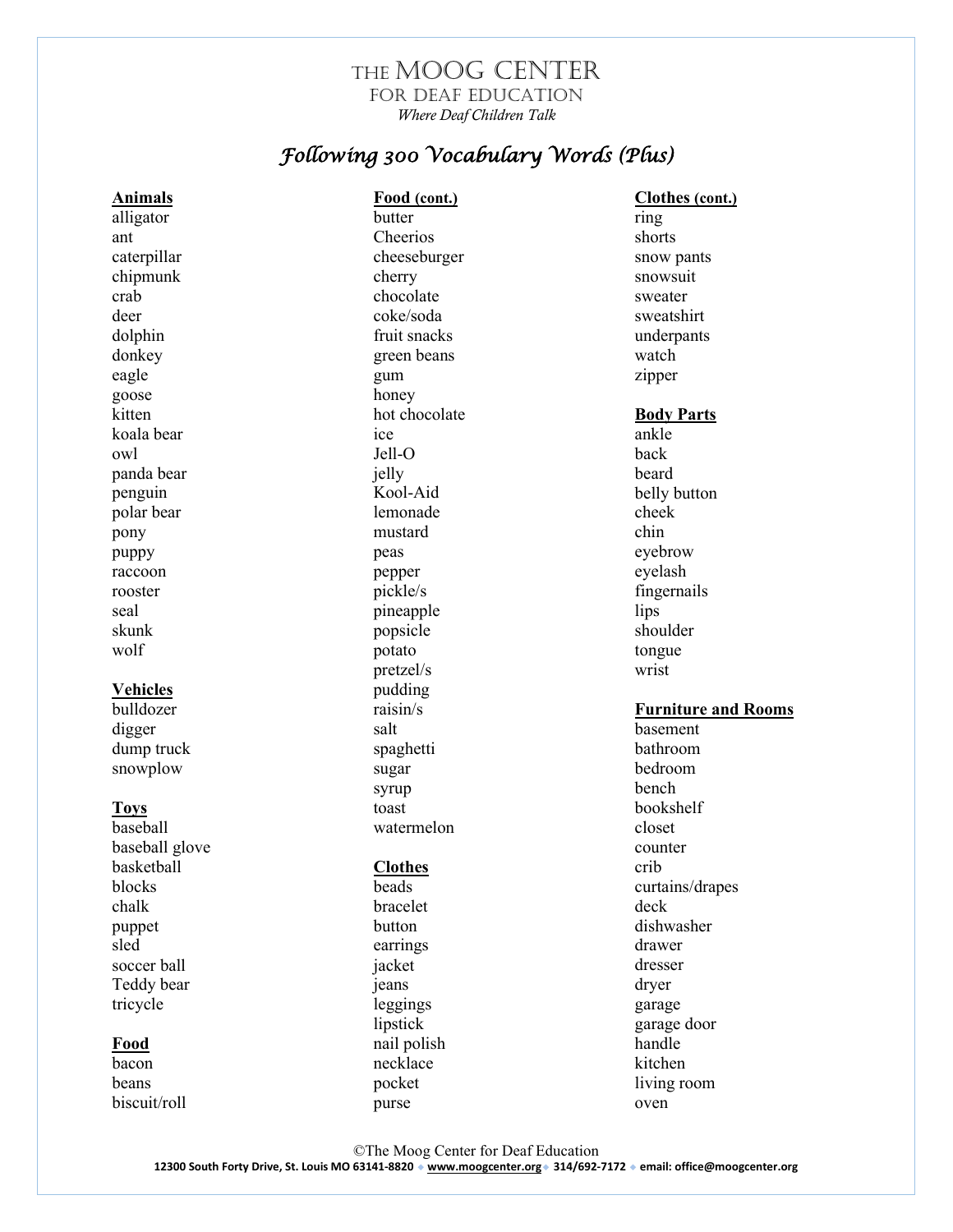## THE MOOG CENTER for Deaf Education *Where Deaf Children Talk*

# *Following 300 Vocabulary Words (Plus)*

| <b>Furniture and Rooms (cont.)</b> | <b>Outside Things/Places</b> | <b>Routines (cont.)</b>   |
|------------------------------------|------------------------------|---------------------------|
| patio                              | to Go (cont.)                | lunch                     |
| refrigerator                       | garden                       | morning                   |
| rocking chair                      | gas station                  | nap                       |
| room                               | grocery store                | night                     |
| shower                             | hose                         |                           |
| stairs                             | hospital                     | <b>Action Words/Verbs</b> |
| toilet (instead of potty)          | ladder                       | bring                     |
| wall                               | lawn mower                   | bump                      |
| washing machine                    | library                      | carry                     |
|                                    | mall                         | clean                     |
| <b>Household</b>                   | office/work                  | draw                      |
| Band-aid                           | park                         | finish                    |
| basket                             | party                        | get                       |
| bottle                             | pool                         | give                      |
| broom                              | restaurant                   | go                        |
| bucket                             | rock                         | help                      |
| camera                             | roof                         | hit                       |
| ceiling fan                        | sandbox                      | hurry                     |
| comb                               | shoe store                   | look                      |
| dish                               | sidewalk                     | love                      |
| <b>DVD</b>                         | sky                          | play                      |
| garbage/trash                      | snowflake                    | put                       |
| glass                              | sprinkler                    | say                       |
| glasses                            | stick                        | see                       |
| hammer                             | store                        | show                      |
| 1ar                                | street (road)                | sing                      |
| medicine                           | toy store                    | smile                     |
| money                              | wind                         | splash                    |
| mop                                | Z <sub>0</sub> 0             | stop                      |
| movie                              |                              | take                      |
| nail                               | People                       | tickle                    |
| penny                              | <b>Big Bird</b>              | touch                     |
| picture                            | brother                      | watch                     |
| piggy bank                         | dentist                      | write                     |
| plant                              | Elmo                         |                           |
| radio                              | lady/woman                   | <b>Category Words</b>     |
| trashcan                           | man                          | animals                   |
|                                    | nurse                        | clothes                   |
| <b>Outside Things/Places</b>       | sister                       | food                      |
| to Go                              | teacher                      | fruit                     |
| backyard                           |                              | furniture                 |
| beach                              | <b>Routines</b>              | people                    |
| bookstore                          | bath                         | silverware                |
| bridge                             | breakfast                    | toys                      |
| church                             | day                          | vegetables                |
| flag                               | dinner                       | vehicles                  |
|                                    |                              |                           |